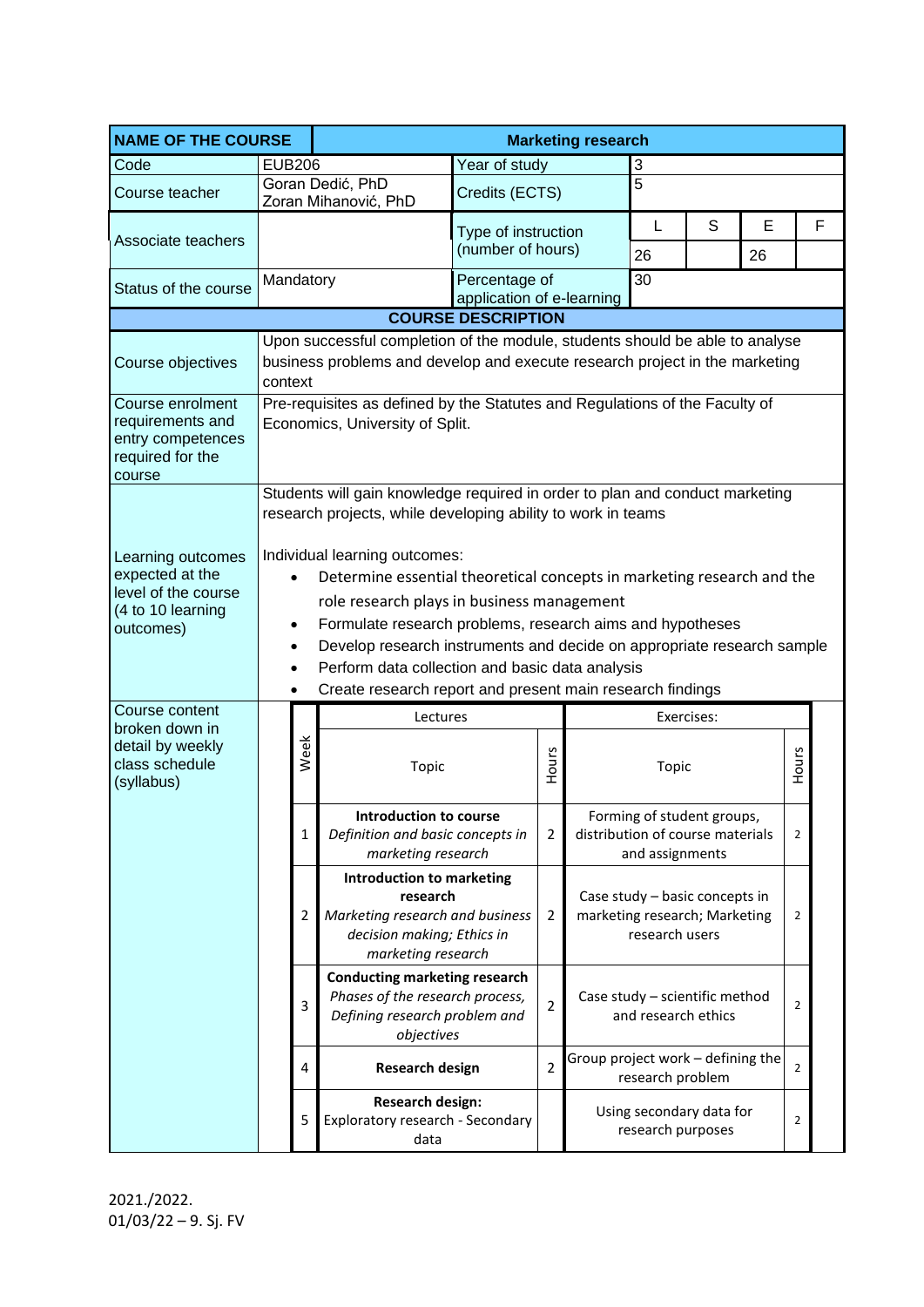|                                                                                                                               |                                                                                                                                                                                                                                                                                                                                                                                                                                                                                                                                                                                                                             | 6  | <b>Research design</b><br>Exploratory research - Qualitative<br>research          |                  |                | Case study - Exploratory research                                                                                    | $\overline{2}$ |  |  |  |
|-------------------------------------------------------------------------------------------------------------------------------|-----------------------------------------------------------------------------------------------------------------------------------------------------------------------------------------------------------------------------------------------------------------------------------------------------------------------------------------------------------------------------------------------------------------------------------------------------------------------------------------------------------------------------------------------------------------------------------------------------------------------------|----|-----------------------------------------------------------------------------------|------------------|----------------|----------------------------------------------------------------------------------------------------------------------|----------------|--|--|--|
|                                                                                                                               |                                                                                                                                                                                                                                                                                                                                                                                                                                                                                                                                                                                                                             | 7  | <b>Research design</b><br>Descriptive research -<br>survey and observation        |                  | 2              | Case study - Descriptive research                                                                                    |                |  |  |  |
|                                                                                                                               |                                                                                                                                                                                                                                                                                                                                                                                                                                                                                                                                                                                                                             | 8  | Mid-term Exam                                                                     |                  |                |                                                                                                                      |                |  |  |  |
|                                                                                                                               |                                                                                                                                                                                                                                                                                                                                                                                                                                                                                                                                                                                                                             | 9  | <b>Research design</b><br>Causal research -<br>experimentation                    |                  | 2              | Case study - Causal research                                                                                         | 2              |  |  |  |
|                                                                                                                               |                                                                                                                                                                                                                                                                                                                                                                                                                                                                                                                                                                                                                             | 10 | <b>Fundamentals of Measurement</b><br>and Scaling in<br><b>Marketing Research</b> |                  | $\overline{2}$ | Group project work - developing<br>group project Questionnaire                                                       | $\overline{2}$ |  |  |  |
|                                                                                                                               |                                                                                                                                                                                                                                                                                                                                                                                                                                                                                                                                                                                                                             | 11 | <b>Questionnaire and Form Design</b>                                              |                  | $\overline{2}$ | Group project work - developing<br>group project Questionnaire                                                       |                |  |  |  |
|                                                                                                                               |                                                                                                                                                                                                                                                                                                                                                                                                                                                                                                                                                                                                                             |    | 12 Sampling: Design and Procedures                                                |                  | $\overline{2}$ | Case study - Sampling and<br>samples in marketing research                                                           | $\overline{2}$ |  |  |  |
|                                                                                                                               |                                                                                                                                                                                                                                                                                                                                                                                                                                                                                                                                                                                                                             |    | 13 Sampling: Design and Procedures 2                                              |                  |                | Group project work -<br>presentation of sampling plan<br>Group project work - basic data<br>analysis using SPSS      |                |  |  |  |
|                                                                                                                               |                                                                                                                                                                                                                                                                                                                                                                                                                                                                                                                                                                                                                             | 14 | <b>Field work</b>                                                                 |                  | $\overline{2}$ | Presentation of final group<br>projects                                                                              |                |  |  |  |
|                                                                                                                               |                                                                                                                                                                                                                                                                                                                                                                                                                                                                                                                                                                                                                             | 15 | <b>End-Term Exam</b>                                                              |                  |                |                                                                                                                      |                |  |  |  |
| Format of<br>instruction                                                                                                      | <b>区</b> lectures<br><b>X</b> seminars and workshops<br><b>X</b> exercises<br>$\Box$ on line in entirety<br><b>図</b> partial e-learning<br>$\Box$ field work                                                                                                                                                                                                                                                                                                                                                                                                                                                                |    |                                                                                   |                  | ⊔              | <b>X</b> independent assignments<br><b>X</b> multimedia<br>$\Box$ laboratory<br><b>図</b> work with mentor<br>(other) |                |  |  |  |
| <b>Student</b><br>responsibilities                                                                                            | Mandatory lecture and seminar attendance and active participation in course<br>activities (case studies, discussions, group projects, self-evaluation quizzes)<br>In order to meet module requirements for activities, students must attend 70% of<br>classes (lectures and tutorial sessions).<br>Active participation in course activities includes participation in individual and group<br>tasks - assignments, discussions, case studies etc. These are evaluated through<br>register of activities (quizzes taken, student papers submitted).<br>Meeting module requirements is the prerequisite for taking the exam. |    |                                                                                   |                  |                |                                                                                                                      |                |  |  |  |
| Class<br>attendance<br>Screening student<br>(evaluated<br>work (name the<br>through self-<br>proportion of ECTS<br>evaluation |                                                                                                                                                                                                                                                                                                                                                                                                                                                                                                                                                                                                                             |    |                                                                                   |                  |                |                                                                                                                      |                |  |  |  |
| credits for each                                                                                                              | quizzes)                                                                                                                                                                                                                                                                                                                                                                                                                                                                                                                                                                                                                    |    | 0,2                                                                               | Research         |                | Practical training                                                                                                   |                |  |  |  |
| activity so that the<br>total number of                                                                                       | work                                                                                                                                                                                                                                                                                                                                                                                                                                                                                                                                                                                                                        |    | Experimental                                                                      | Report           |                | Case studies<br>0,3<br>(Other)                                                                                       |                |  |  |  |
| <b>ECTS</b> credits is<br>equal to the ECTS<br>value of the course)                                                           | Essay                                                                                                                                                                                                                                                                                                                                                                                                                                                                                                                                                                                                                       |    |                                                                                   | Seminar<br>essay |                | (Other)                                                                                                              |                |  |  |  |

2021./2022. 19/10/21 – 2. Sj.FV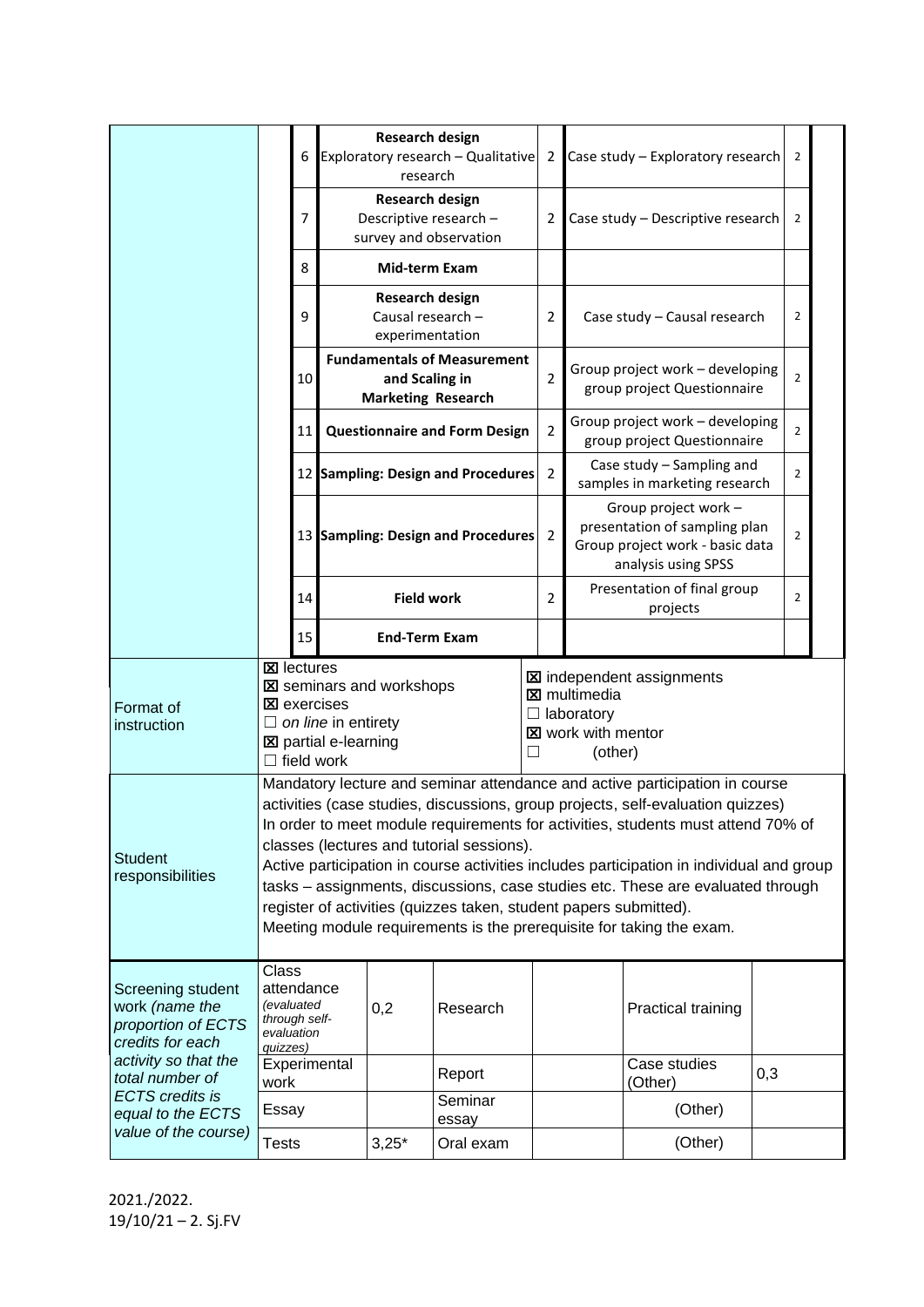|                                                                                         | Written exam                                                                                                                                                                                                                                                                                                                                                                                                                                                                                                                                                                                                                                                                                                                                                                                                                                                                                                                                                                                                                                                                                                                                                                                                                                                                                                                                                                                                                                                                                                                    | $3,25*$                                      | Project | 1.25                                   | (Other)        |  |  |
|-----------------------------------------------------------------------------------------|---------------------------------------------------------------------------------------------------------------------------------------------------------------------------------------------------------------------------------------------------------------------------------------------------------------------------------------------------------------------------------------------------------------------------------------------------------------------------------------------------------------------------------------------------------------------------------------------------------------------------------------------------------------------------------------------------------------------------------------------------------------------------------------------------------------------------------------------------------------------------------------------------------------------------------------------------------------------------------------------------------------------------------------------------------------------------------------------------------------------------------------------------------------------------------------------------------------------------------------------------------------------------------------------------------------------------------------------------------------------------------------------------------------------------------------------------------------------------------------------------------------------------------|----------------------------------------------|---------|----------------------------------------|----------------|--|--|
| Grading and<br>evaluating student<br>work in class and at<br>the final exam             | During the semester, there will be two - mid and end-term exams, contributing a<br>total of 65% to the final grade. In addition, students will be assigned to groups,<br>working on a project which contributes 25% to the final grade. Active participation in<br>group projects will be peer-evaluated by group members. Finally, during the<br>semester quizzes from selected topics will be held contributing 6% to the final<br>grade. Class attendance contributes with up to 4% to the final grade.<br>*Students who pass the mid and end-term exams do not need to take the oral<br>exam. If students are not satisfied with the grade they can take the oral exam.<br>Grading system for the exams:<br>$0 - 54$<br>fail $(1)$<br>55-66<br>satisfactory (2)<br>67-77<br>good(3)<br>78-88 very good (4)<br>89-100 excellent (5)<br>In order to achieve a passing grade, students need to have:<br>- successfully passed both exams (achieving a minimum of 55 points on each test)<br>- actively participated in group project work which have been graded positively<br>Final grade is calculated as the sum of:<br>1) sum of written exam grades (weighting factor - 0.65)<br>2) sum of group assignment grades (weighting factor - 0.25)<br>3) sum of individual assignment grades (weighting factor - 0.06)<br>3) percentage of class participation (weighting factor - 0.04)<br>Students who fail mid and end-term exams need to take the final exam. The final<br>exam can be organised as a written or oral exam. |                                              |         |                                        |                |  |  |
| <b>Required literature</b><br>(available in the<br>library and via other<br>media)      |                                                                                                                                                                                                                                                                                                                                                                                                                                                                                                                                                                                                                                                                                                                                                                                                                                                                                                                                                                                                                                                                                                                                                                                                                                                                                                                                                                                                                                                                                                                                 | <b>Number of</b><br>copies in<br>the library |         | <b>Availability via</b><br>other media |                |  |  |
|                                                                                         | - Malhotra, N. 2019. Marketing Research: An<br>Applied Orientation. 7th ed. Pearson Higher<br>Education                                                                                                                                                                                                                                                                                                                                                                                                                                                                                                                                                                                                                                                                                                                                                                                                                                                                                                                                                                                                                                                                                                                                                                                                                                                                                                                                                                                                                         |                                              |         |                                        | $\overline{2}$ |  |  |
| Optional literature<br>(at the time of<br>submission of study<br>programme<br>proposal) | - Pallant, J. 2016. SPSS Survival manual. 6th ed. Open University Press.<br>- Burns, A.C. and Bush R.F. 2014. Marketing Research. 7th ed. Prentice Hall<br>- The Coca-Cola Company. 2012. The Real Story of New Coke. [ONLINE] Available<br>at: https://www.coca-colacompany.com/stories/coke-lore-new-coke. [Accessed 8<br>May 2017].<br>- Youn, S., Lee, M. and Doyle, K.O. 2003. Lifestyles of online gamers: A<br>psychographic approach. Journal of Interactive Advertising. 3(2). pp 49-56.<br>- GfK Insights blog (blog.gfk.com)<br>- Pew Research Center (www.pewresearch.org)                                                                                                                                                                                                                                                                                                                                                                                                                                                                                                                                                                                                                                                                                                                                                                                                                                                                                                                                          |                                              |         |                                        |                |  |  |
| Quality assurance<br>methods that<br>ensure the<br>acquisition of exit<br>competences   | . Evaluation of class attendance and fulfillment of student obligations (course<br>teacher)<br>• Teaching supervision (vice dean)<br>• Analysis of studying successfulness across all study courses (vice dean)                                                                                                                                                                                                                                                                                                                                                                                                                                                                                                                                                                                                                                                                                                                                                                                                                                                                                                                                                                                                                                                                                                                                                                                                                                                                                                                 |                                              |         |                                        |                |  |  |

2021./2022. 19/10/21 – 2. Sj.FV